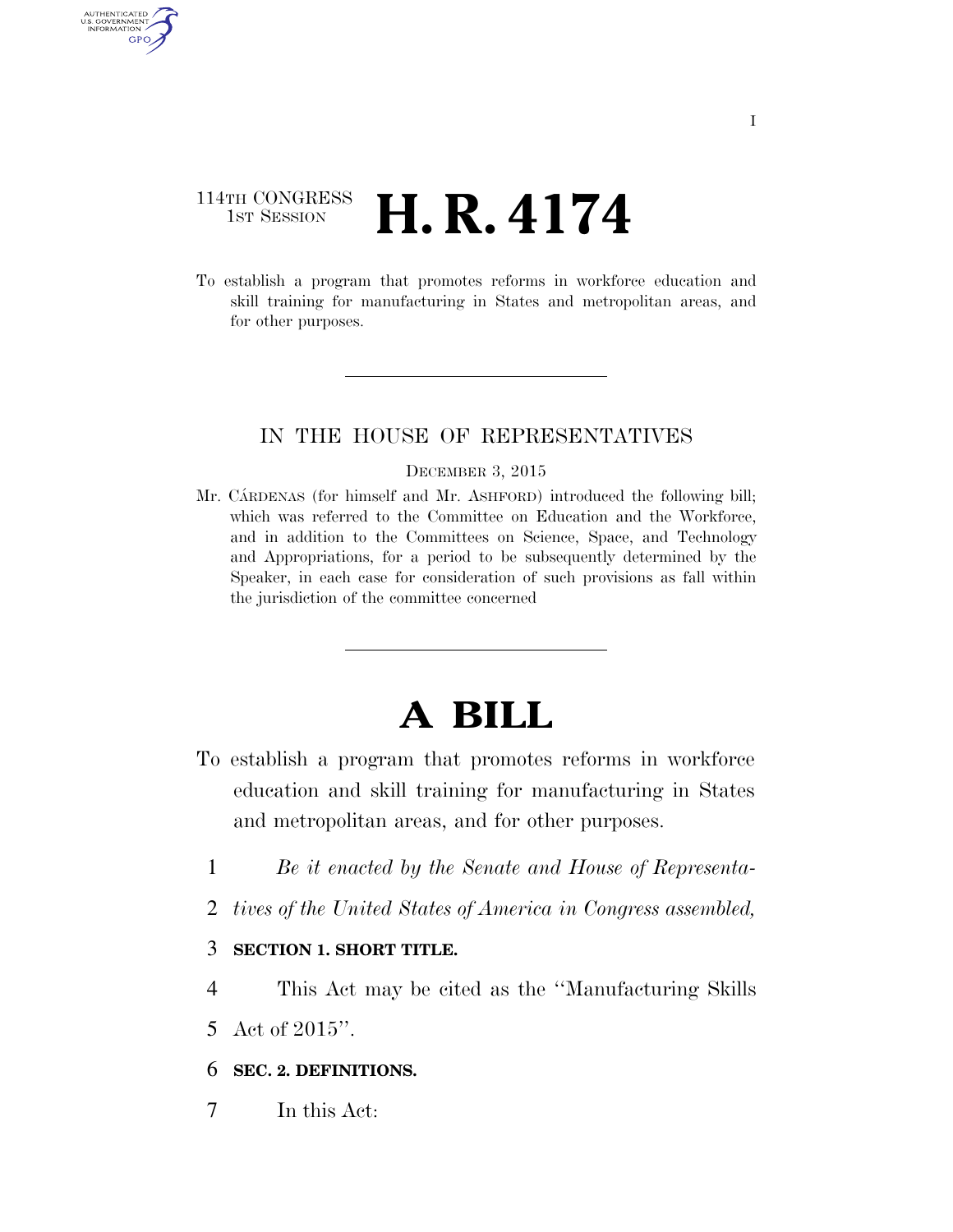| $\mathbf{1}$   | (1) ELIGIBLE ENTITY.—The term "eligible enti-            |
|----------------|----------------------------------------------------------|
| $\overline{2}$ | ty" means a State or a metropolitan area.                |
| 3              | (2) INSTITUTION OF HIGHER EDUCATION.—The                 |
| $\overline{4}$ | term "institution of higher education" means each        |
| 5              | of the following:                                        |
| 6              | (A) An institution of higher education, as               |
| 7              | defined in section $101(a)$ of the Higher Edu-           |
| 8              | cation Act of 1965 (20 U.S.C. 1001(a)).                  |
| 9              | (B) A postsecondary vocational institution,              |
| 10             | as defined in section $102(c)$ of such Act $(20)$        |
| 11             | U.S.C. $1002(e)$ ).                                      |
| 12             | (3)<br>MANUFACTURING SECTOR.—The<br>term                 |
| 13             | "manufacturing sector" means a manufacturing sec-        |
| 14             | tor classified in code $31, 32,$ or $33$ of the most re- |
| 15             | cent version of the North America Industry Classi-       |
| 16             | fication System developed under the direction the        |
| 17             | Office of Management and Budget.                         |
| 18             | (4) METROPOLITAN AREA.—The term "metro-                  |
| 19             | politan area" means a standard metropolitan statis-      |
| 20             | tical area, as designated by the Director of the Of-     |
| 21             | fice of Management and Budget.                           |
| 22             | (5) PARTNERSHIP.—The term "Partnership"                  |
| 23             | means the Manufacturing Skills Partnership estab-        |
| 24             | lished in section $101(a)$ .                             |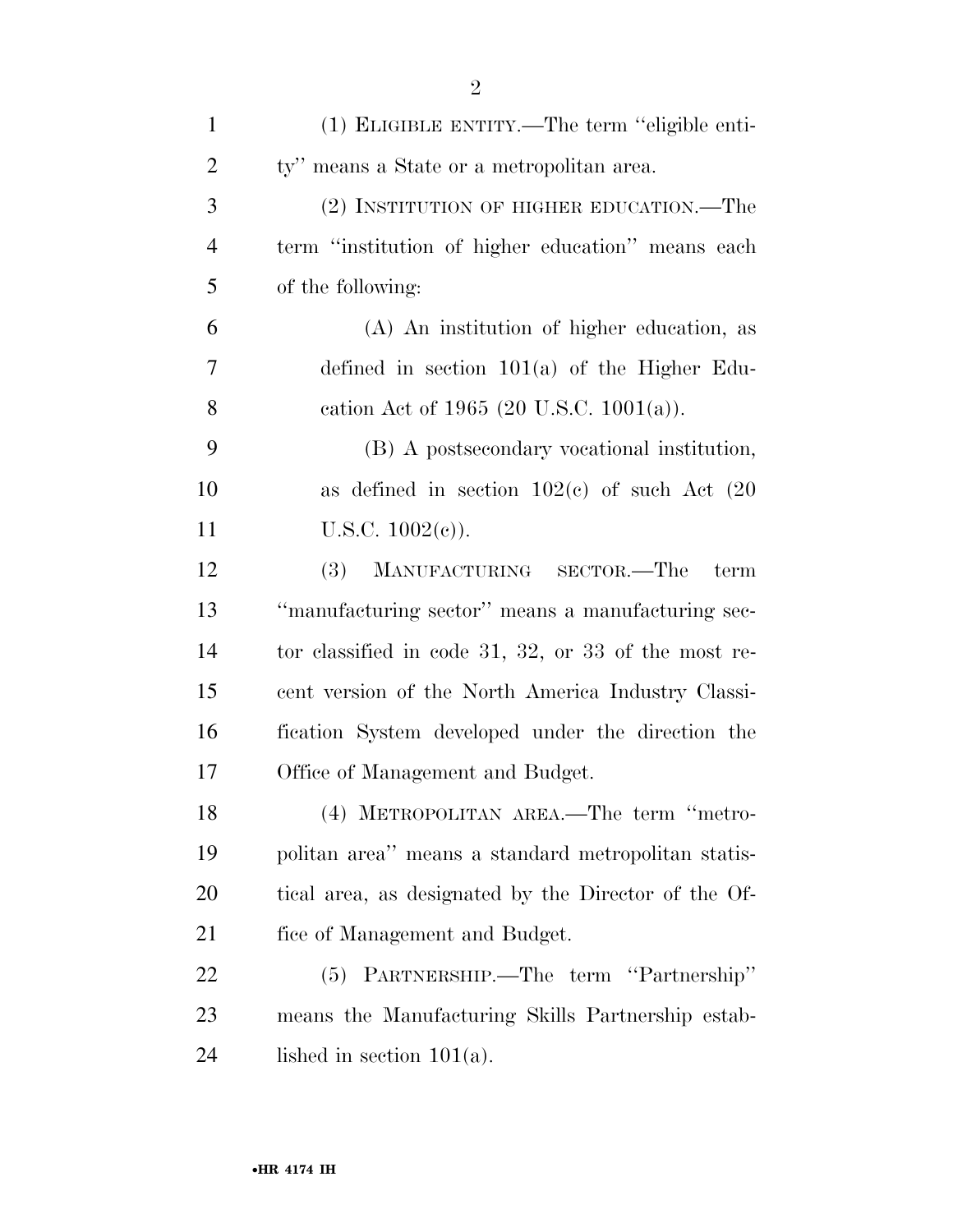(6) STATE.—The term ''State'' means each of the several States of the United States, the Com- monwealth of Puerto Rico, the District of Columbia, Guam, American Samoa, the United States Virgin Islands, and the Commonwealth of the Northern Mariana Islands.

## **TITLE I—MANUFACTURING SKILLS PROGRAM**

#### **SEC. 101. MANUFACTURING SKILLS PROGRAM.**

 (a) MANUFACTURING SKILLS PARTNERSHIP.—The Secretary of Commerce, Secretary of Labor, Secretary of Education, Secretary of the Department of Defense, and Director of the National Science Foundation shall jointly establish a Manufacturing Skills Partnership consisting of the Secretaries and the Director, or their representatives. The Partnership shall—

- (1) administer and carry out the program es-tablished under this title;
- (2) establish and publish guidelines for the re- view of applications, and the criteria for selection, 21 for grants under this title; and
- (3) submit an annual report to Congress on— (A) the eligible entities that receive grants under this title; and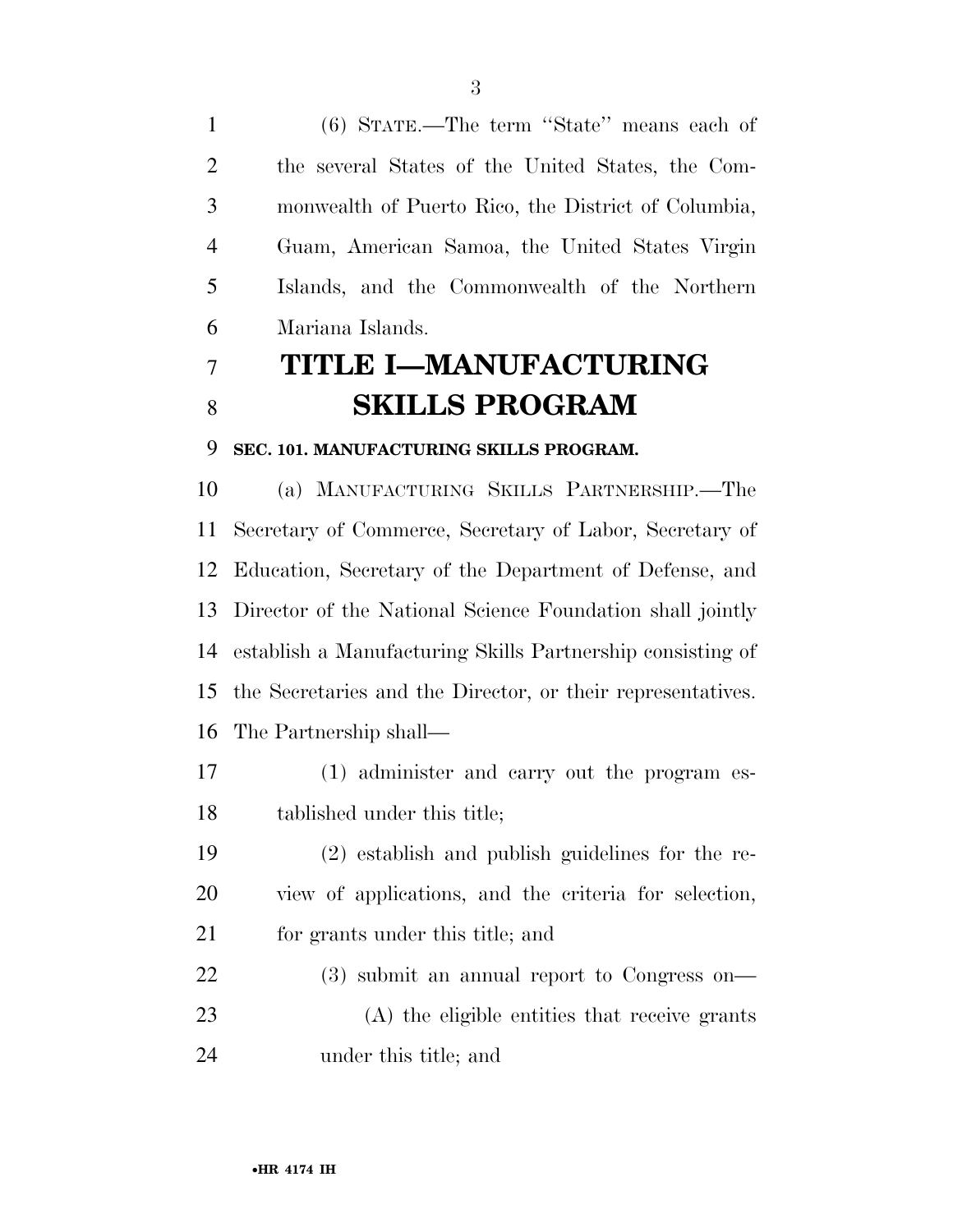| $\mathbf{1}$   | (B) the progress such eligible entities have            |
|----------------|---------------------------------------------------------|
| 2              | made in achieving the milestones identified in          |
| 3              | accordance with section $102(b)(2)(H)$ .                |
| $\overline{4}$ | (b) PROGRAM AUTHORIZED.—                                |
| -5             | (1) IN GENERAL.—From amounts appropriated               |
| 6              | to carry out this title, the Partnership shall award    |
| 7              | grants, on a competitive basis, to eligible entities to |
| 8              | enable the eligible entities to carry out their pro-    |

 enable the eligible entities to carry out their pro- posals submitted in the application under section  $10 \qquad 102(b)(2)$ , in order to promote reforms in workforce education and skill training for manufacturing in the eligible entities.

 (2) GRANT DURATION.—A grant awarded under paragraph (1) shall be for a 3-year period, with grant funds under such grant distributed annually in 16 accordance with subsection  $(e)(2)$ .

 (3) SECOND GRANTS.—If amounts are made available to award grants under this title for subse- quent grant periods, the Partnership may award a grant to an eligible entity that previously received a grant under this title after such first grant period expires. The Partnership shall evaluate the perform- ance of the eligible entity under the first grant in determining whether to award the eligible entity a second grant under this title.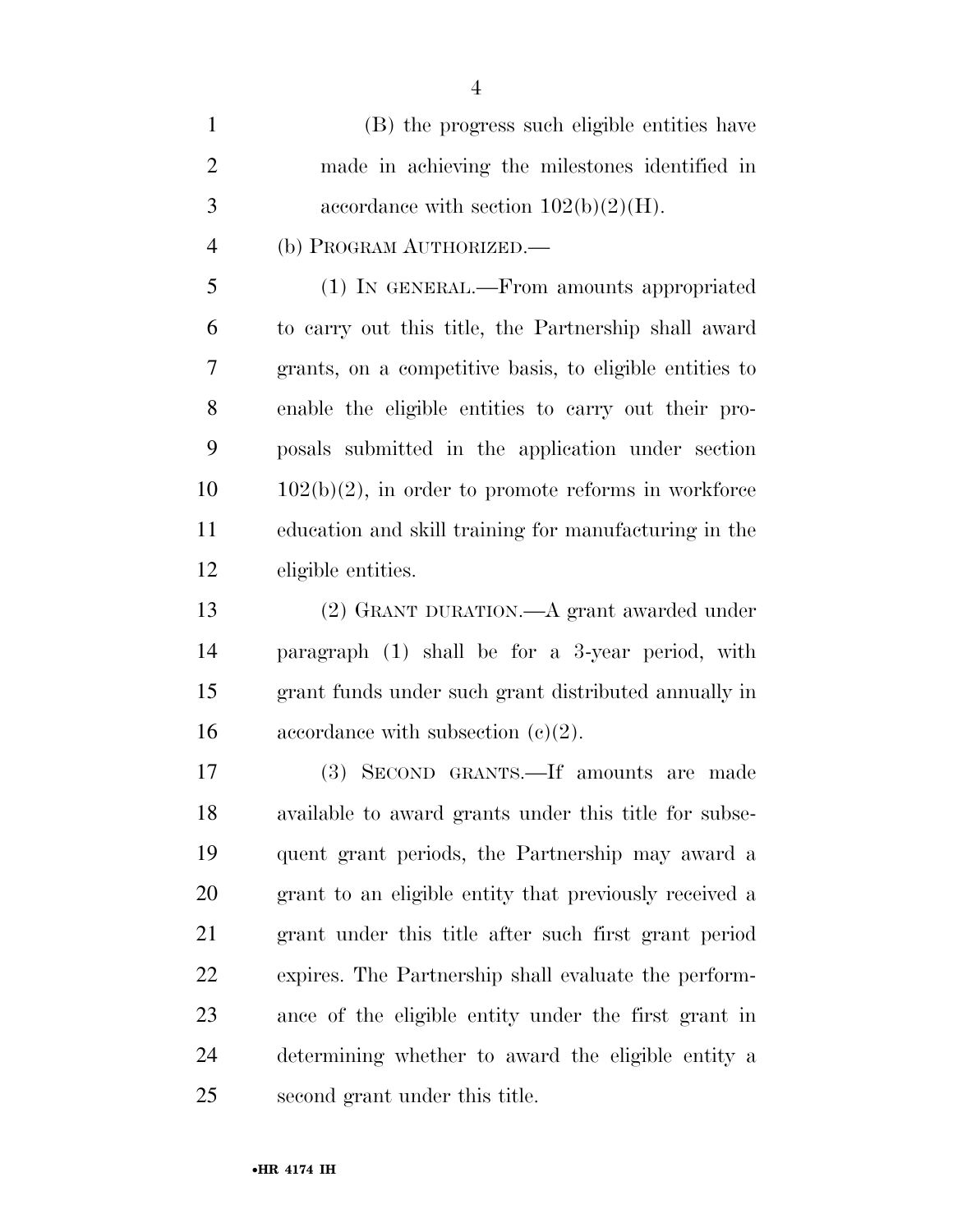**SEC. 102. APPLICATION AND AWARD PROCESS.** 

 (a) IN GENERAL.—An eligible entity that desires to receive a grant under this title shall—

 (1) establish a task force, consisting of leaders from the public, nonprofit, and manufacturing sec- tors, representatives of labor organizations, rep- resentatives of elementary schools and secondary schools, and representatives of institutions of higher education, to apply for and carry out a grant under this title; and

 (2) submit an application at such time, in such manner, and containing such information as the Partnership may require.

 (b) APPLICATION CONTENTS.—The application de-scribed in subsection (a)(2) shall include—

 (1) a description of the task force that the eligi- ble entity has assembled to design the proposal de-scribed in paragraph (2);

(2) a proposal that—

 (A) identifies, as of the date of the applica-21 tion—

 (i) the current strengths of the State or metropolitan area represented by the el-igible entity in manufacturing; and

 (ii) areas for new growth opportuni-26 ties in manufacturing;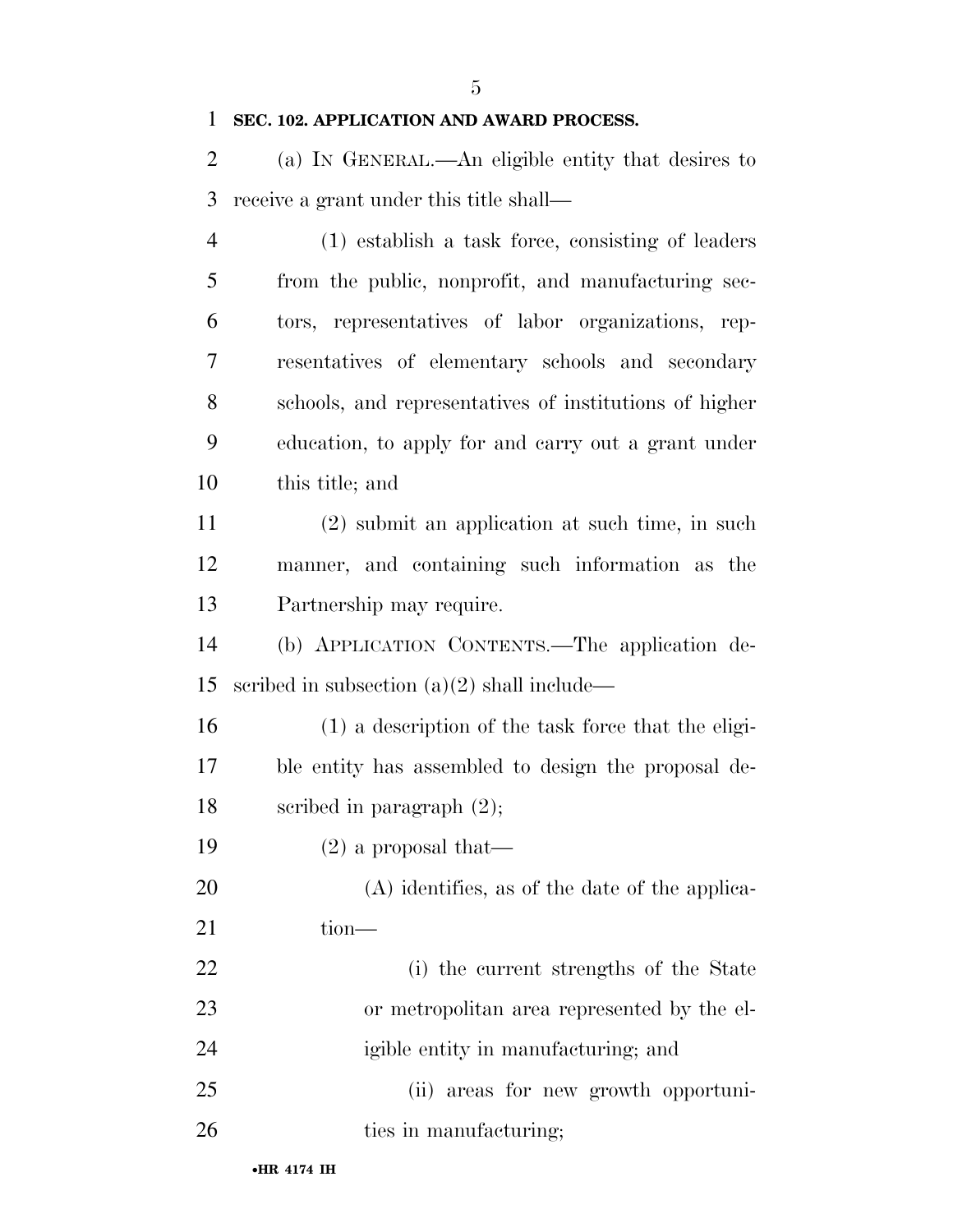(B) identifies, as of the date of the appli- cation, manufacturing workforce and skills chal- lenges preventing the eligible entity from ex- panding in the areas identified under subpara-5 graph  $(A)(ii)$ , such as (i) a lack of availability of— (I) strong career and technical education; (II) educational programs in science, technology, engineering, or 11 mathematics; or (III) a skills training system; or (ii) an absence of customized training for existing industrial businesses and sec- tors; (C) identifies challenges faced within the manufacturing sector by underrepresented and disadvantaged workers, including veterans, in the State or metropolitan area represented by 20 the eligible entity; (D) provides strategies, designed by the el-

 igible entity, to address challenges identified in subparagraphs (B) and (C) through tangible projects and investments, with the deep and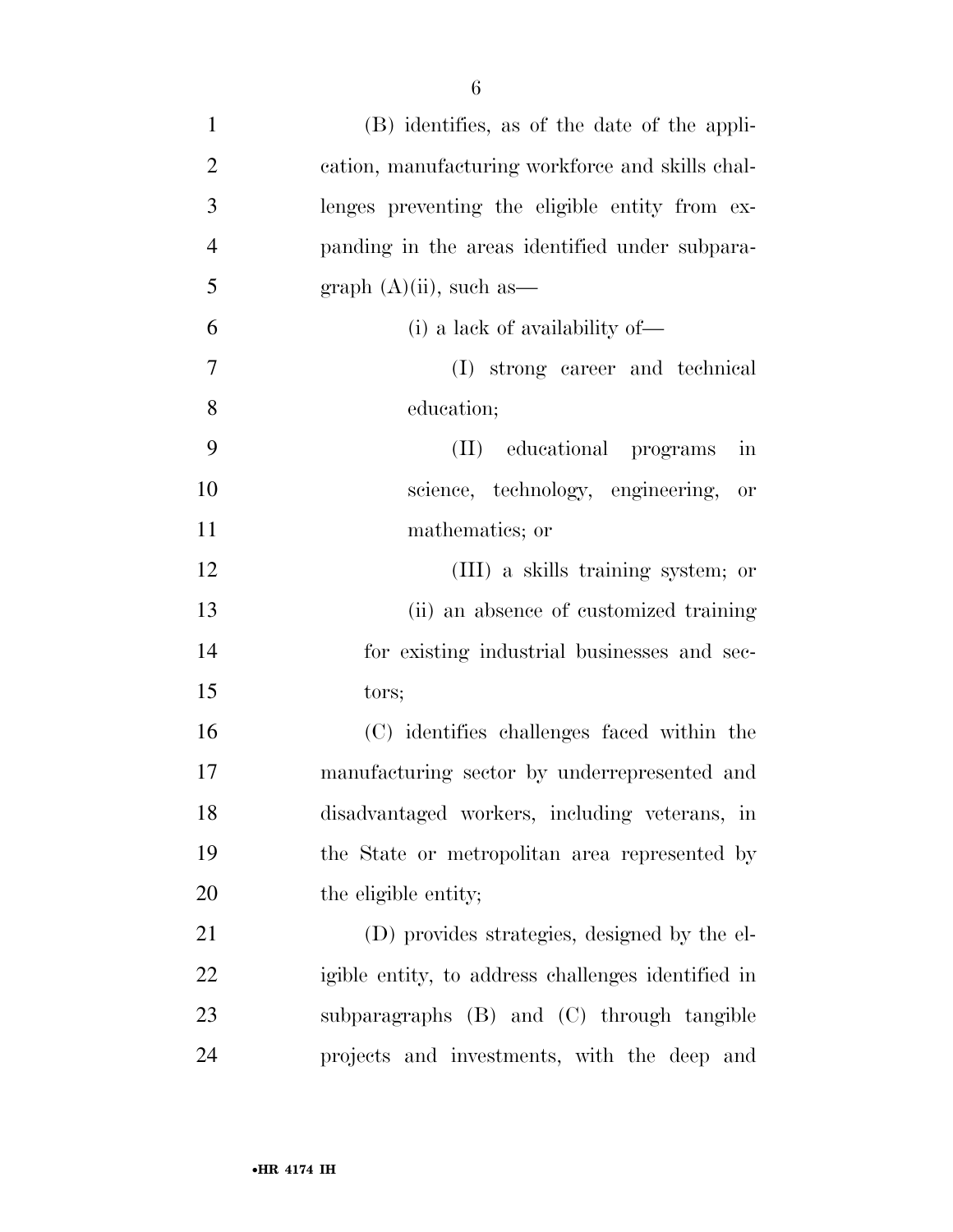| $\mathbf{1}$   | sustainable involvement of manufacturing busi-            |
|----------------|-----------------------------------------------------------|
| $\overline{2}$ | nesses;                                                   |
| 3              | (E) identifies and leverages innovative and               |
| $\overline{4}$ | effective career and technical education or skills        |
| 5              | training programs in the field of manufacturing           |
| 6              | that are available in the eligible entity;                |
| 7              | (F) leverages other Federal funds in sup-                 |
| 8              | port of such strategies;                                  |
| 9              | (G) reforms State or local policies and gov-              |
| 10             | ernance, as applicable, in support of such strat-         |
| 11             | egies; and                                                |
| 12             | (H) holds the eligible entity accountable,                |
| 13             | on a regular basis, through a set of transparent          |
| 14             | performance measures, including a timeline for            |
| 15             | the grant period describing when specific mile-           |
| 16             | stones and reforms will be achieved; and                  |
| 17             | (3) a description of the source of the matching           |
| 18             | funds required under subsection (d) that the eligible     |
| 19             | entity will use if selected for a grant under this title. |
| 20             | (c) AWARD BASIS.—                                         |
| 21             | (1) SELECTION BASIS AND MAXIMUM NUMBER                    |
| 22             | OF GRANTS.-                                               |
| 23             | (A) IN GENERAL.—The Partnership shall                     |
| 24             | award grants under this title, by not earlier             |
| 25             | than January 1, 2016, and not later than                  |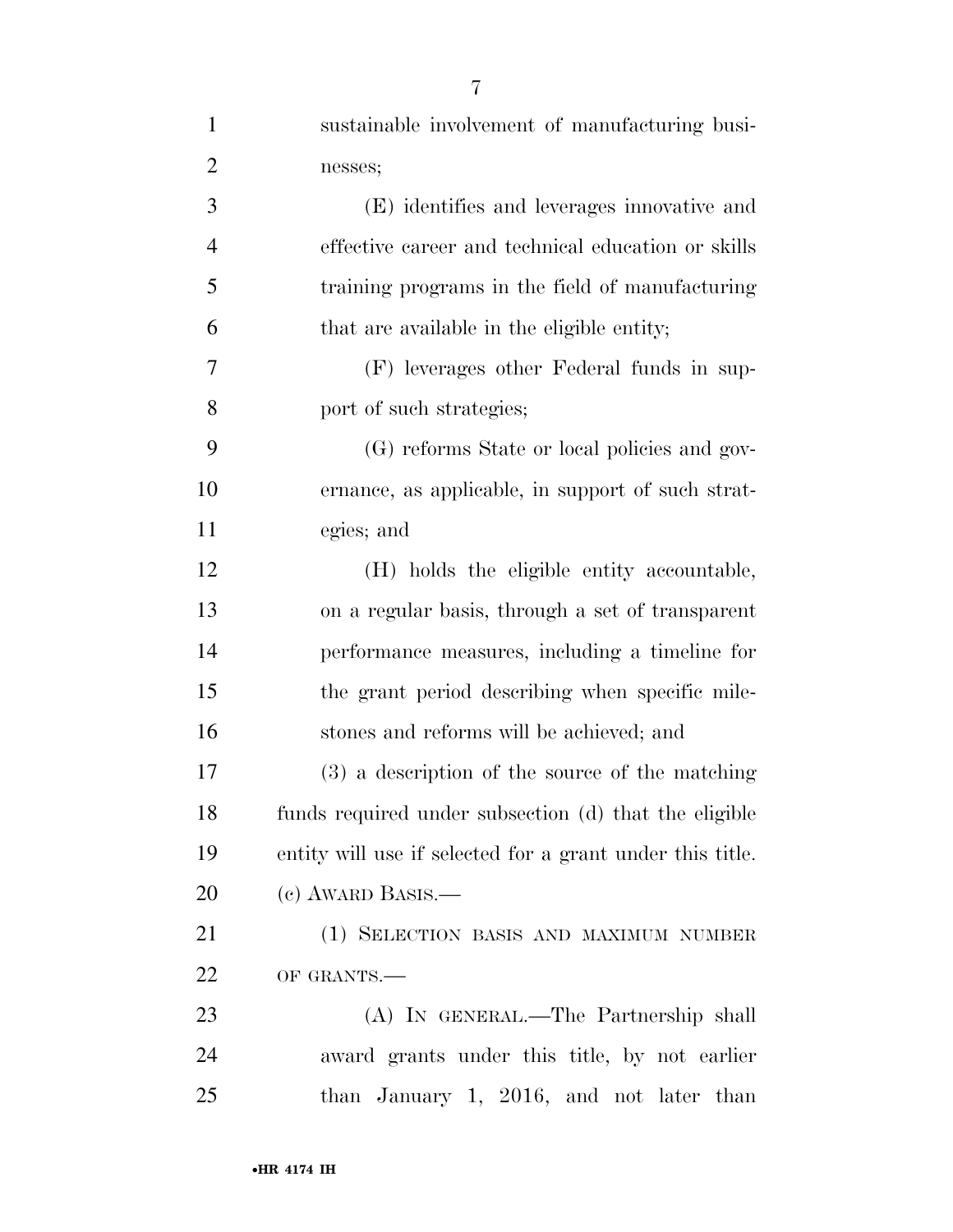| $\mathbf{1}$   | March 31, 2016, to the eligible entities that      |
|----------------|----------------------------------------------------|
| $\overline{2}$ | submit the strongest and most comprehensive        |
| 3              | proposals under subsection $(b)(2)$ .              |
| $\overline{4}$ | (B) MAXIMUM NUMBER OF GRANTS.-For                  |
| 5              | any grant period, the Partnership shall award      |
| 6              | not more than 5 grants under this title to eligi-  |
| 7              | ble entities representing States and not more      |
| 8              | than 5 grants to eligible entities representing    |
| 9              | metropolitan areas.                                |
| 10             | $(2)$ AMOUNT OF GRANTS.—                           |
| 11             | (A) IN GENERAL.—The Partnership shall              |
| 12             | award grants under this title in an amount that    |
| 13             | averages, for all grants issued for a 3-year       |
| 14             | grant period, \$10,000,000 for each year, sub-     |
| 15             | ject to subparagraph $(C)$ and paragraph $(3)$ .   |
| 16             | (B) AMOUNT.—In determining the amount              |
| 17             | of each grant for an eligible entity, the Partner- |
| 18             | ship shall take into consideration the size of the |
| 19             | industrial base of the eligible entity.            |
| 20             | (C) INSUFFICIENT APPROPRIATIONS.-For               |
| 21             | any grant period for which the amounts avail-      |
| 22             | able to carry out this title are insufficient to   |
| 23             | award grants in the amount described in sub-       |
| 24             | paragraph (A), the Partnership shall award         |

•**HR 4174 IH**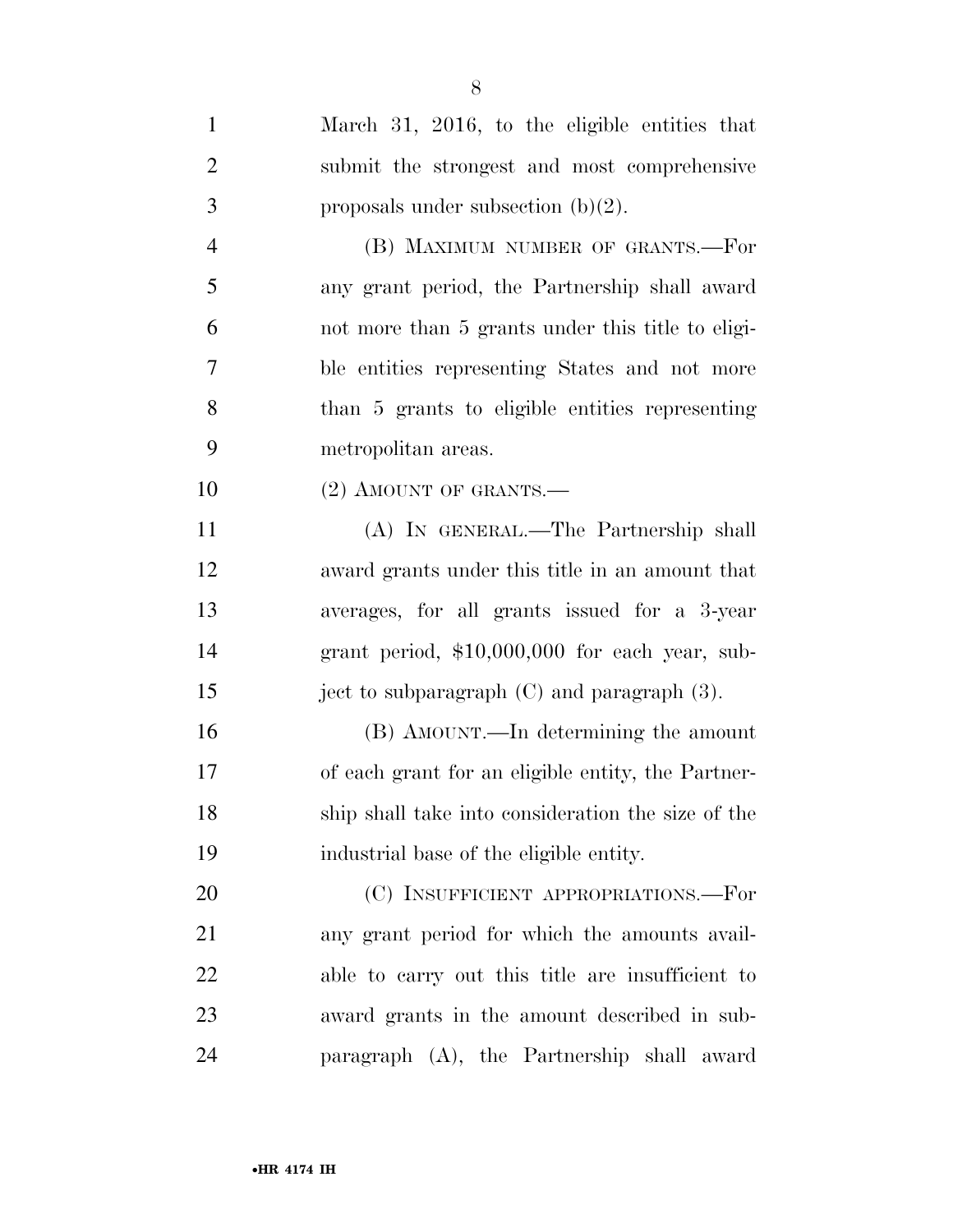grants in amounts determined appropriate by 2 the Partnership.

 (3) FUNDING CONTINGENT ON PERFORM- ANCE.—In order for an eligible entity to receive funds under a grant under this title for the second or third year of the grant period, the eligible entity shall demonstrate to the Partnership that the eligi- ble entity has achieved the specific reforms and mile- stones required under the timeline included in the el-10 igible entity's proposal under subsection  $(b)(2)(H)$ .

 (4) CONSULTATION WITH POLICY EXPERTS.— The Partnership shall assemble a panel of manufac- turing policy experts and manufacturing leaders from the private sector to serve in an advisory ca- pacity in helping to oversee the competition and re-view the competition's effectiveness.

 (d) MATCHING FUNDS.—An eligible entity receiving a grant under this title shall provide matching funds to- ward the grant in an amount of not less than 50 percent of the costs of the activities carried out under the grant. Matching funds under this subsection shall be from non-Federal sources and shall be in cash or in-kind.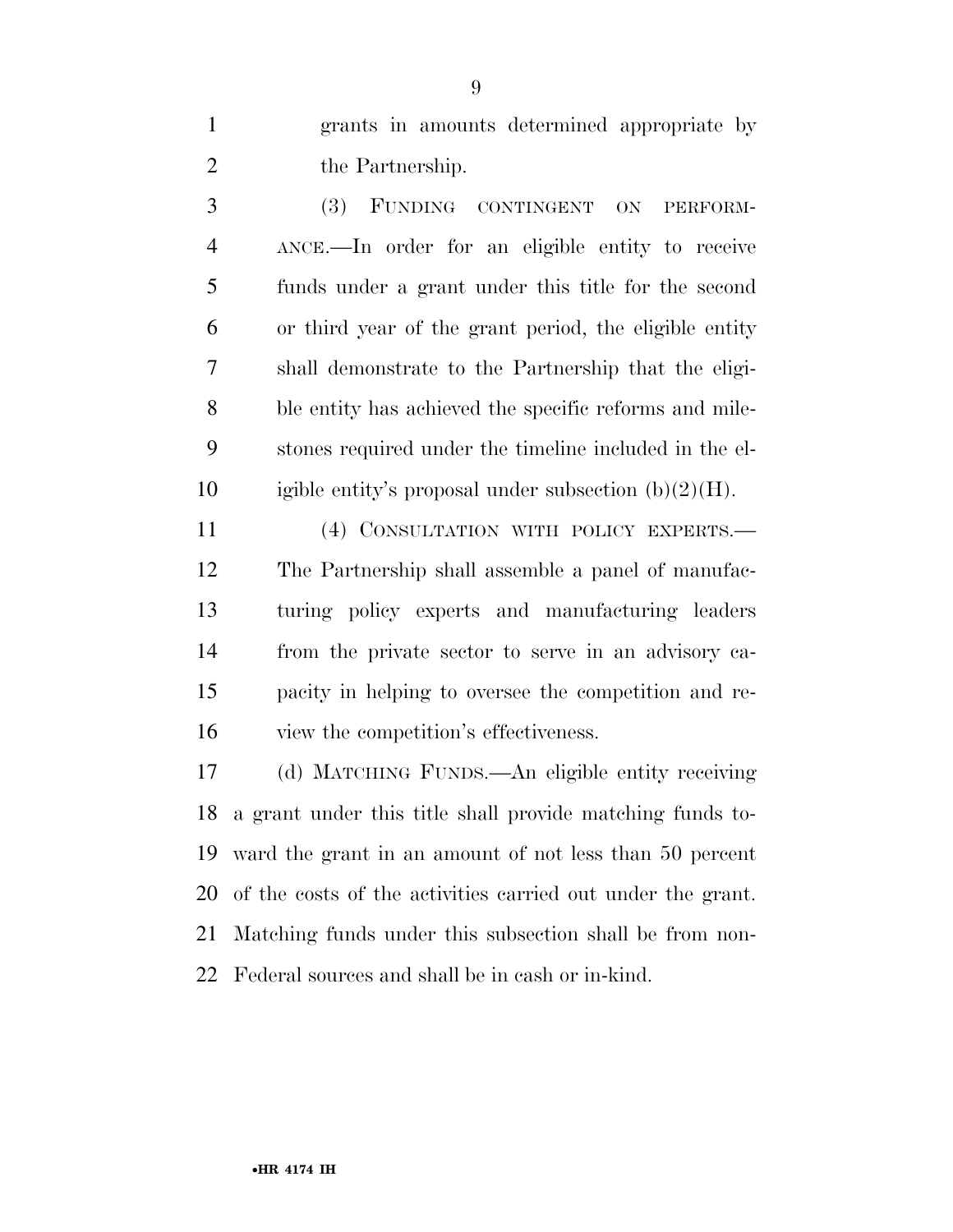**SEC. 103. AUTHORIZATION OF APPROPRIATIONS.** 

 (a) IN GENERAL.—There are authorized to be appro- priated to carry out this title such sums as may be nec-essary for fiscal year 2016.

 (b) AVAILABILITY.—Funds appropriated under this section shall remain available until expended.

## **TITLE II—AUDIT OF FEDERAL EDUCATION AND SKILLS TRAINING**

## **SEC. 201. AUDIT OF FEDERAL EDUCATION AND SKILLS TRAINING.**

 (a) AUDIT.—By not later than March 31, 2016, the Director of the National Institute of Standards and Tech- nology, acting through the Advanced Manufacturing Na- tional Program Office, shall conduct an audit of all Fed- eral education and skills training programs related to manufacturing to ensure that States and metropolitan areas are able to align Federal resources to the greatest extent possible with the labor demands of their primary manufacturing industries. In carrying out the audit, the Director shall work with States and metropolitan areas to determine how Federal funds can be more tailored to meet their different needs.

 (b) REPORT AND RECOMMENDATIONS.—By not later than March 31, 2017, the Director of the National Insti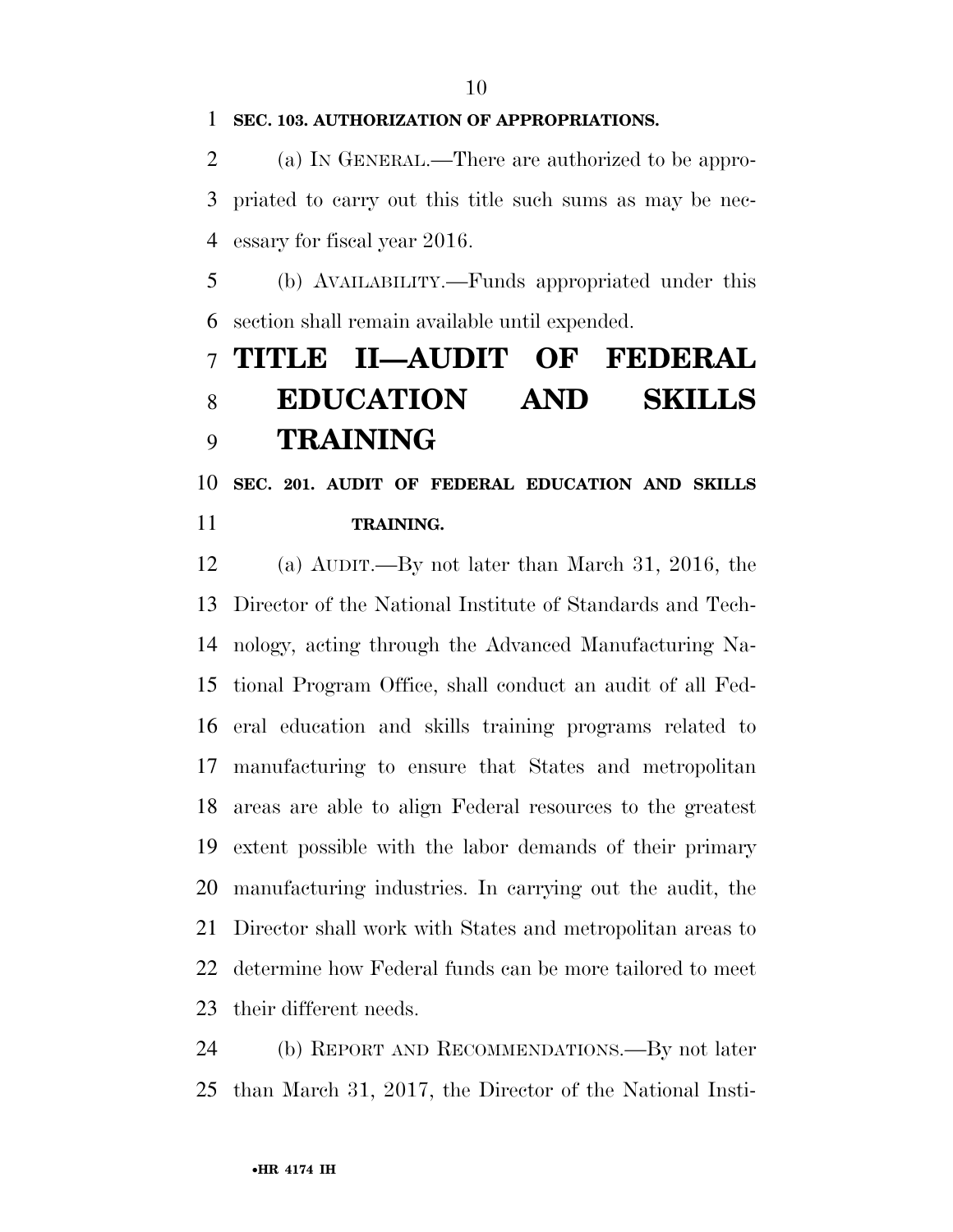tute of Standards and Technology shall prepare and sub-mit a report to Congress that includes—

 (1) a summary of the findings from the audit conducted under subsection (a); and

 (2) recommendations for such legislative and administrative actions to reform the existing funding for Federal education and skills training programs related to manufacturing as the Director determines appropriate.

**TITLE III—OFFSET** 

**SEC. 301. RESCISSION OF DEPARTMENT OF LABOR FUNDS.** 

 (a) RESCISSION OF FUNDS.—Notwithstanding any other provision of law, an amount equal to the amount of funds made available to carry out title I for a fiscal year shall be rescinded, in accordance with subsection (b), from the unobligated discretionary funds available to the Secretary from prior fiscal years.

 (b) RETURN OF FUNDS.—Notwithstanding any other provision of law, by not later than 15 days after funds are appropriated or made available to carry out title I, the Director of the Office of Management and Budget shall—

 (1) identify from which appropriations accounts available to the Secretary of Labor the rescission de-scribed in subsection (a) shall apply; and